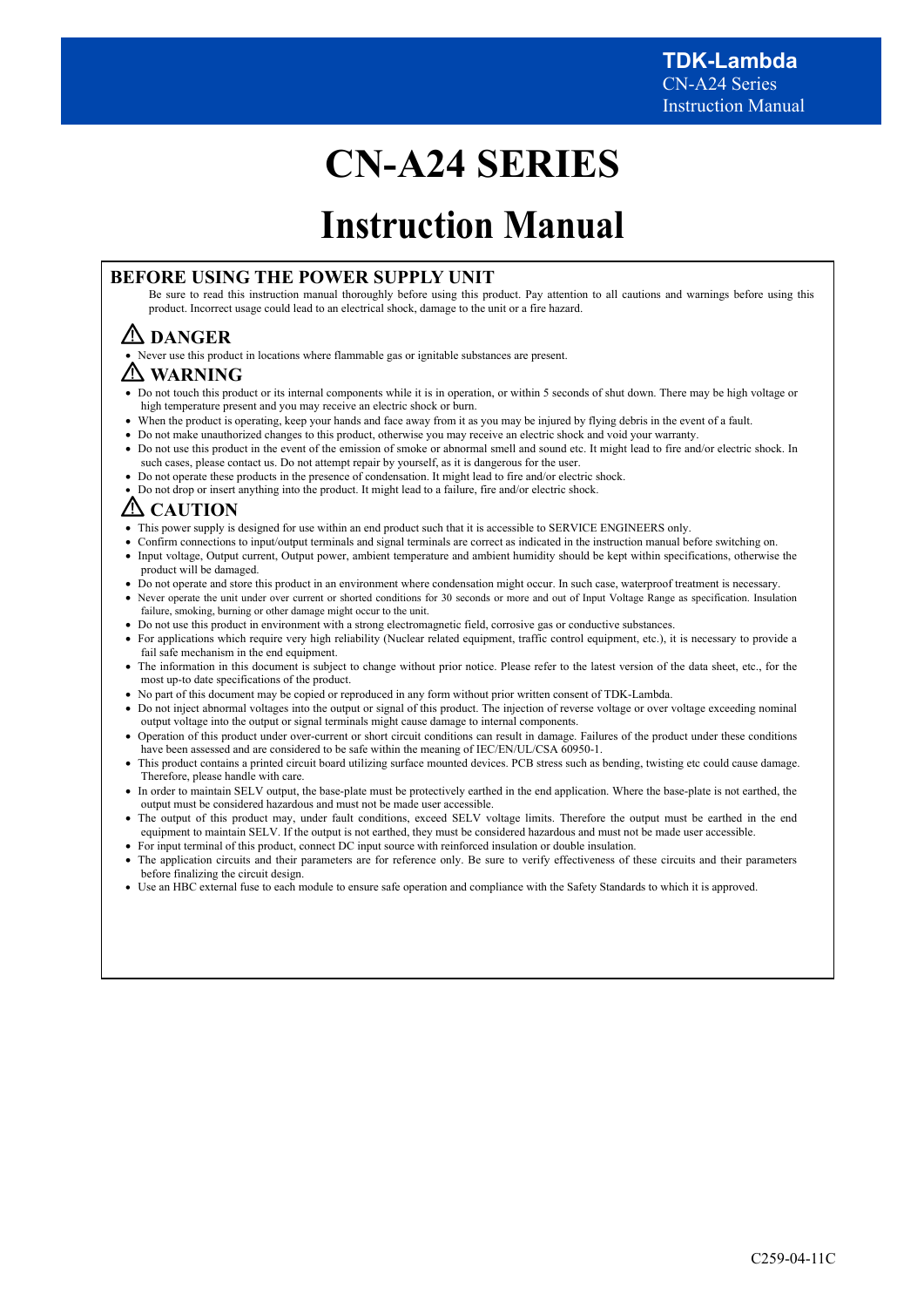## **Table of Contents**

- ■**Block Diagram**
- ■**Sequence Time Chart**
- ■**Terminal Explanation**

## ■**Explanations on Specifications**

- **1. Input Voltage Range**
- **2. Output Voltage Adjustment Range**
- **3. Maximum Output Ripple and Noise**
- **4. Maximum Line Regulation**
- **5. Maximum Load Regulation**
- **6. Base-plate Temperature vs. Output Voltage Drift**
- **7. Over Current Protection (OCP)**
- **8. Over Voltage Protection (OVP)**
- **9. Over Temperature Protection (OTP)**
- **10. Remote Sensing (+S, -S terminal)**
- **11. ON/OFF Control (CNT terminal)**
- **12. Redundant Operation**
- **13. Parallel Operation**
- **14. Series Operation**
- **15. Operating Ambient Temperature**
- **16. Operating Ambient Humidity**
- **17. Storage Ambient Temperature**
- **18. Storage Ambient Humidity**
- **19. Cooling Method**
- **20. Withstand Voltage**
- **21. Isolation Resistance**
- **22. Vibration**
- **23. Shock**
- **24. CE MARKING/UKCA MARKING**

## ■**Installation**

- **1. Mounting Method**
- **2. Heatsink Installation Method**
- **3. Regarding Vibration**
- **4. Recommended Soldering Condition**
- **5. Recommended Cleaning Condition**

## ■ Before concluding power module damage

■**Option Heatsink**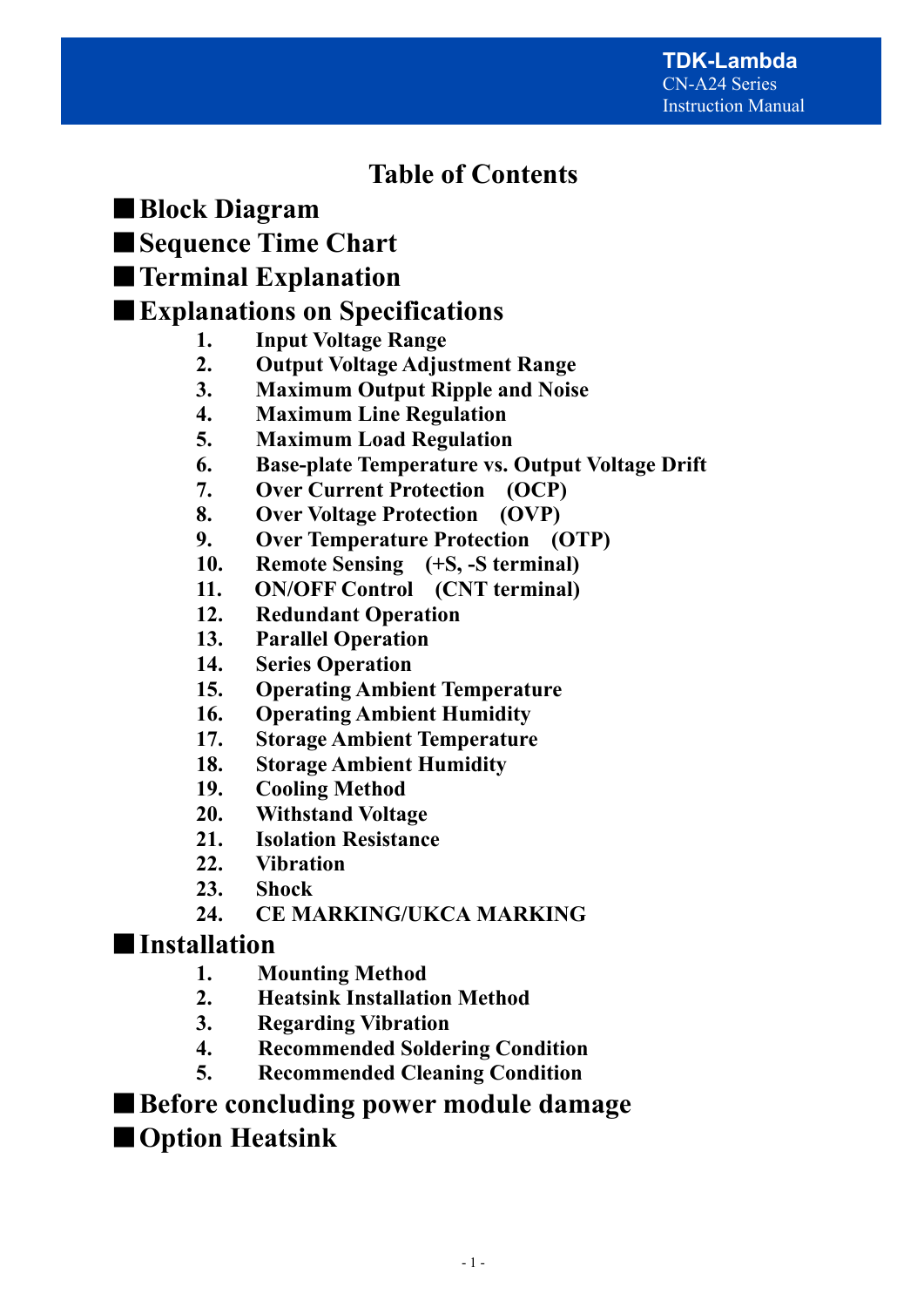## ■**Block Diagram**





\*1 Level:  $4V \le H \le 35V$  or Open,  $0V \le L \le 0.8V$  or Short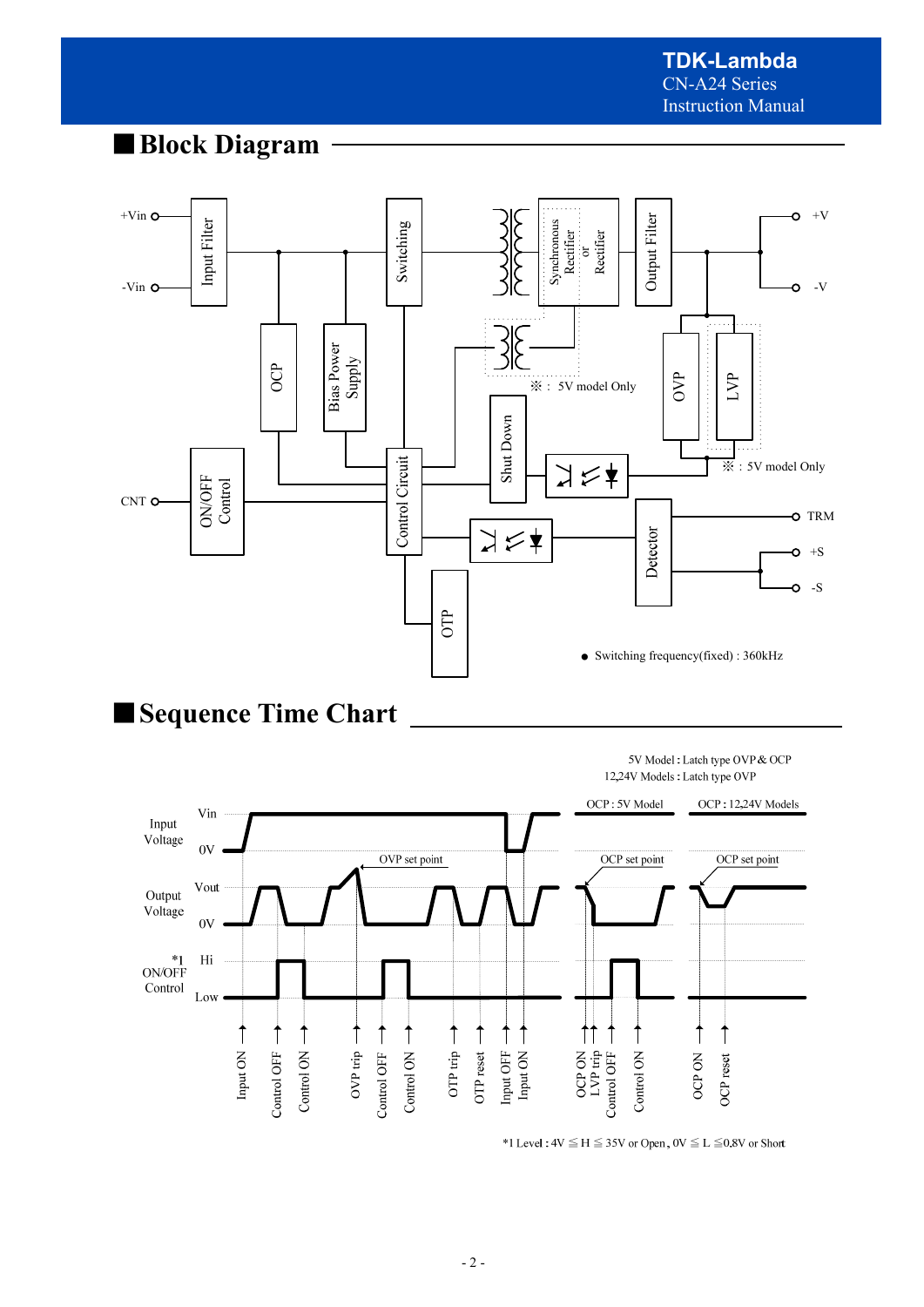## ■**Terminal Explanation**





Base-plate can be connected to FG (frame ground) by M3 threaded holes. Connect +Vin, -Vin, +V, -V with consideration of contacting resistance.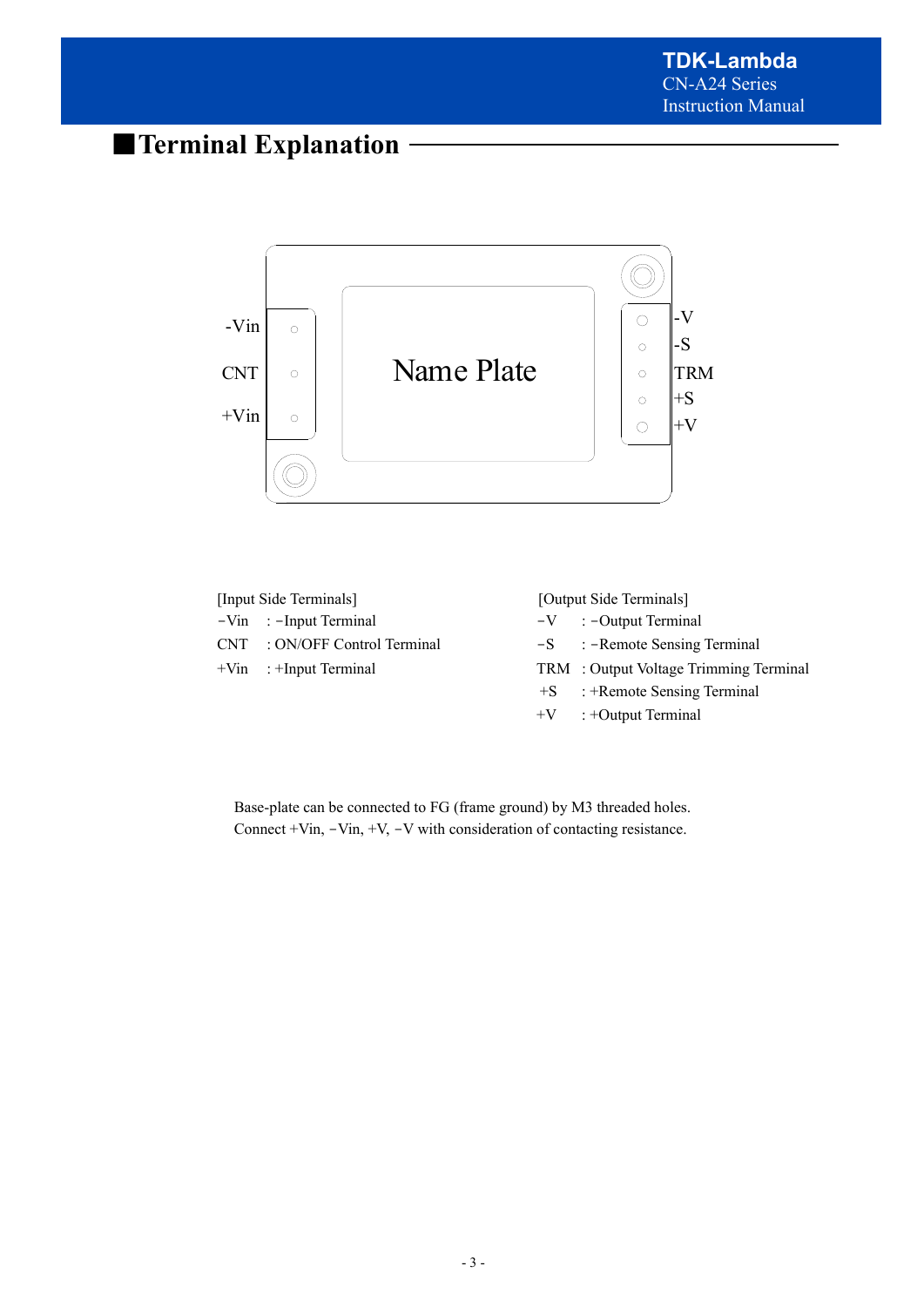## ■**Explanations on Specifications**

### **1. Input Voltage Range**

 Input voltage range for CN100A24 Series is indicated below.

#### **Input Voltage Range : 14.4 - 36VDC**

 Ripple voltage (Vrpl) which results from rectification and filtering of commercial AC line is might be included within the input voltage as shown in Fig. 1-1. In this case, ripple voltage must be limited within the voltage described below.

#### **Allowable Input Ripple Voltage : 2Vp-p**

 When this value is exceeded, the output ripple voltage becomes large.

 Take note that sudden input voltage change might be cause variation of output voltage transitionally.

 Also, input voltage waveform peak value must not exceed above input voltage range.



**Fig.1-1 Input Ripple Voltage** 

#### **Basic Connection**



**Fig.1-2 Basic Connection** 

#### **Input Fuse**

 This power module has no built-in fuse. Use external fuse to acquire various Safety Standards and to improve safety.

 Also, use fast-blow type or normal-blow type for every module.

 Furthermore, fuse must be connected to the +Vin side if –Vin side is used as ground, or fuse must be connected to –Vin side if +Vin side is used as a ground.

#### **Input Fuse Recommended Current Rating : CN100A24 : 15A CN50A24 : 8A**

#### **C1 :**

 To prevent the effect of input line inductance to the power module, connect electrolytic capacitor between +Vin and –Vin terminals.

 Furthermore, use electrolytic capacitor with low ESR value. Especially take note that during line turn off at low ambient temperature, power module output will not normally shut down.

#### **Recommended Capacitor Value : 470**μ**F and above (Voltage Rating 50V and above)**

Notes

- 1. Use low impedance electrolytic capacitor with excellent temperature characteristics. (Nippon Chemi-con LXY Series or equivalent)
- 2. Use more than two recommended capacitor above in parallel when ambient temperature becomes lower than –20℃ to reduce ESR.
- 3. When input line inductance becomes excessively high due to insertion of choke coil, operation of the power module could become unstable. For this case, increase C1 value more than the value indicated above.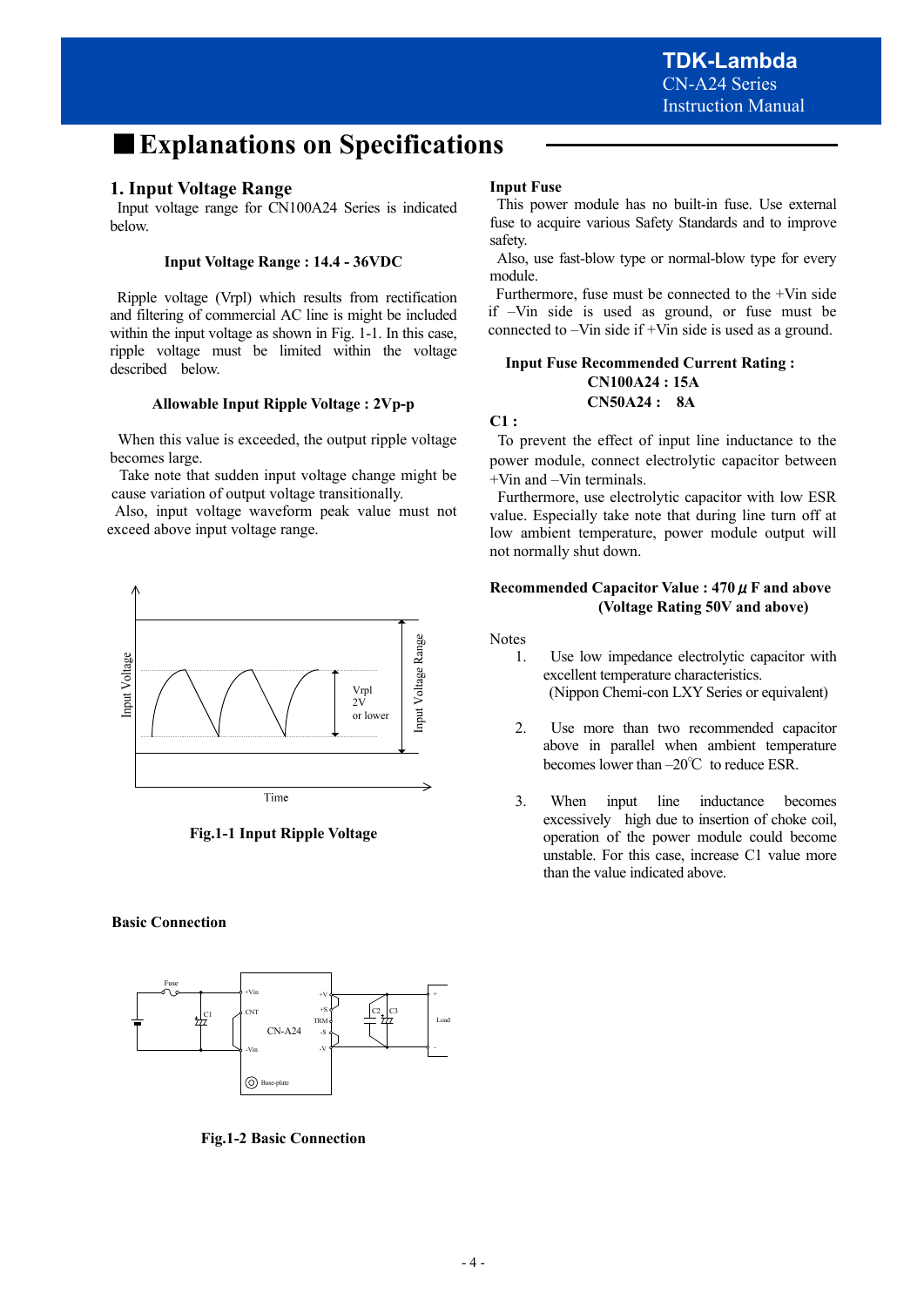#### $C2: 2.2 \mu F$

To reduce spike noise voltage at the output, connect 2.2μF ceramic capacitor between  $+V$  and  $-V$  at 50mm distance from the output terminals.

 Take note that, PCB wiring design might influence output spike noise.

#### **C3**:

For stable operation, connect a electrolytic capacitor between +V and –V at 50mm distance from the output terminals.

Take note that output ripple could be affected by electrolytic capacitor, equivalent impedance and inductance characteristics of wiring.

 For cases of abrupt changes in load current or input voltage, increasing capacitance value of the external capacitors could reduce the voltage fluctuation.

 Model and C3 recommended values of external output capacitor are below.

| 5V  | 25V, 1000µF    |
|-----|----------------|
| 12V | $25V,470\mu F$ |
| 24V | $50V,220\mu F$ |

#### **Table1-1 C3 Recommended Values of External Output Capacitor**

Maximum capacitance (electrolytic capacitor) that can be connected between  $+V$  and  $-V$ , is described below.

#### **Maximum capacitance of output capacitor ALL MODELS : 10,000**μ**F**

Notes

- 1. Use low impedance electrolytic capacitor with excellent temperature characteristics. (Nippon Chemi-con LXY Series or equivalent)
- 2. Use more than two recommended capacitor above in parallel when ambient temperature becomes lower than –20℃ to reduce ESR.
- 3. Take note of the allowable ripple current of the capacitor to be used. Especially, when load adding capacitors for abrupt current changes, be sure to verify that ripple current does not exceed allowable ripple current before use.

#### **Reverse Input Connection**

 Reverse input polarity would cause module damage. For cases where reverse connections are possible, connect a protective diode and fuse. Use protective diode with higher voltage rating than the input voltage, and with higher surge current rating than the fuse current rating.



**Fig.1-3 Protection for Reversed Connection of Input** 

### **2. Output Voltage Adjustment Range**

 Output voltage could be adjusted within the range described below by external resistor, variable resistor or applying external voltage.

 However, take note that OVP or Low Voltage Protection (LVP: 5V Model only) might trigger when output voltage adjustment exceeds the ranges indicated below.

#### **Output Voltage Adjustment Range**

**5V :** 

 **–10% - +20% of Nominal Output Voltage** 

#### **12V,24V:**

#### –**10% - +10% of Nominal Output Voltage**

 When increasing the output voltage, reduce the output current accordingly so as not to exceed the maximum output power.

 Take note that when output voltage is decreased, maximum output current is until rated maximum output current of specification.

 Remote sensing is possible even when output voltage is varied. For details on remote sensing function, please refer to "10.Remote Sensing".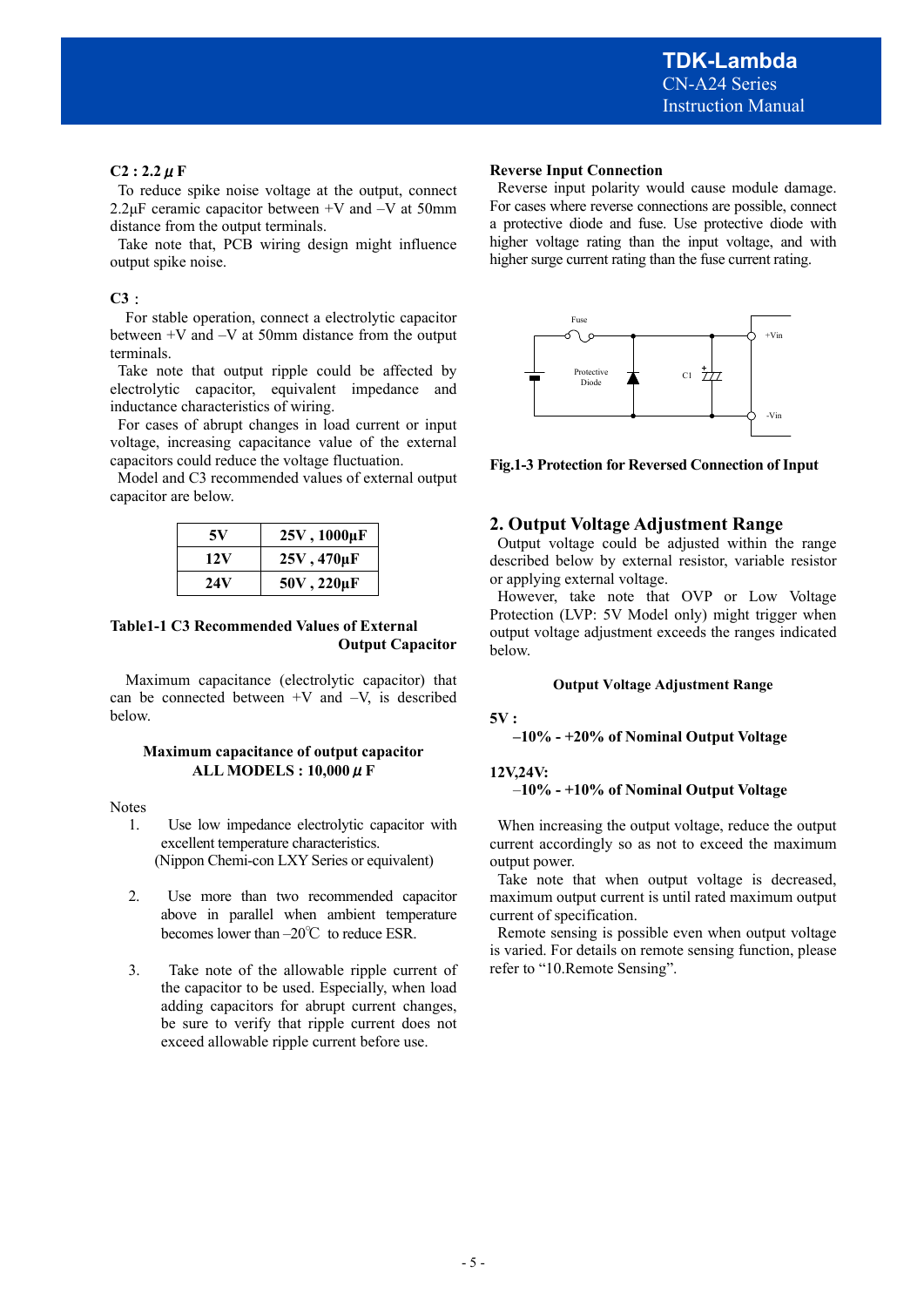### **Output Voltage Adjustment by External Resistor or Variable Resistor**

## **(1) In case of adjusting output voltage lower**

- $(1-1)$  Allowable maximum output current = rated maximum output current of specification.
- (1-2) Connect an external resistor Radj(down) between the TRM terminal and –S terminal.



**Fig.2-1 Connection for Output Voltage Trim Down** 

(1-3) Equation of external resistor and output voltage

$$
Radj(down) = \left(\frac{100\binom{0}{6}}{\Delta\binom{0}{6}} - 2\right)[k\Omega]
$$

Radj(down) : External adjustment resistor

 $\Delta$ (%) : Output voltage change rate against

nominal output voltage

ex) When setting 5V Model to 4.5V output,

 $\Delta$ (%) should be set at 10%.

Below graph is relation  $\Delta(\%)$  and value of external resistor.



**Fig.2-2 Δ(%) vs. Radj(down)** 

#### **(2) In case of adjusting output voltage higher**

- $(2-1)$  Allowable maximum output current = maximum output power  $\div$  adjusting output voltage.
	- (Becomes less than maximum output current of specification.)
- (2-2) Connect an external resistor Radj(up) between TRM terminal and +S terminal.



**Fig.2-3 Connection for Output Voltage Trim Up**

(2-3) Equation of external resistor and output voltage

$$
Radj(up) = \left(\frac{Vo(100(\%) + \Delta(\%))}{1.225 \times \Delta(\%)} - \frac{100(\%)}{\Delta(\%)} - 2\right)[k\Omega]
$$

Vo: Nominal output voltage

Radj(up) : External adjustment resistor

 $\Delta$ (%) : Output voltage change rate against

nominal output voltage

ex) When setting 5V Model to 5.5V output,

 $\Delta$ (%) should be set at 10%.

Below graph is relation  $\Delta(\%)$  and value of external resistor.



**Fig.2-4 Δ(%) vs. Radj(up)**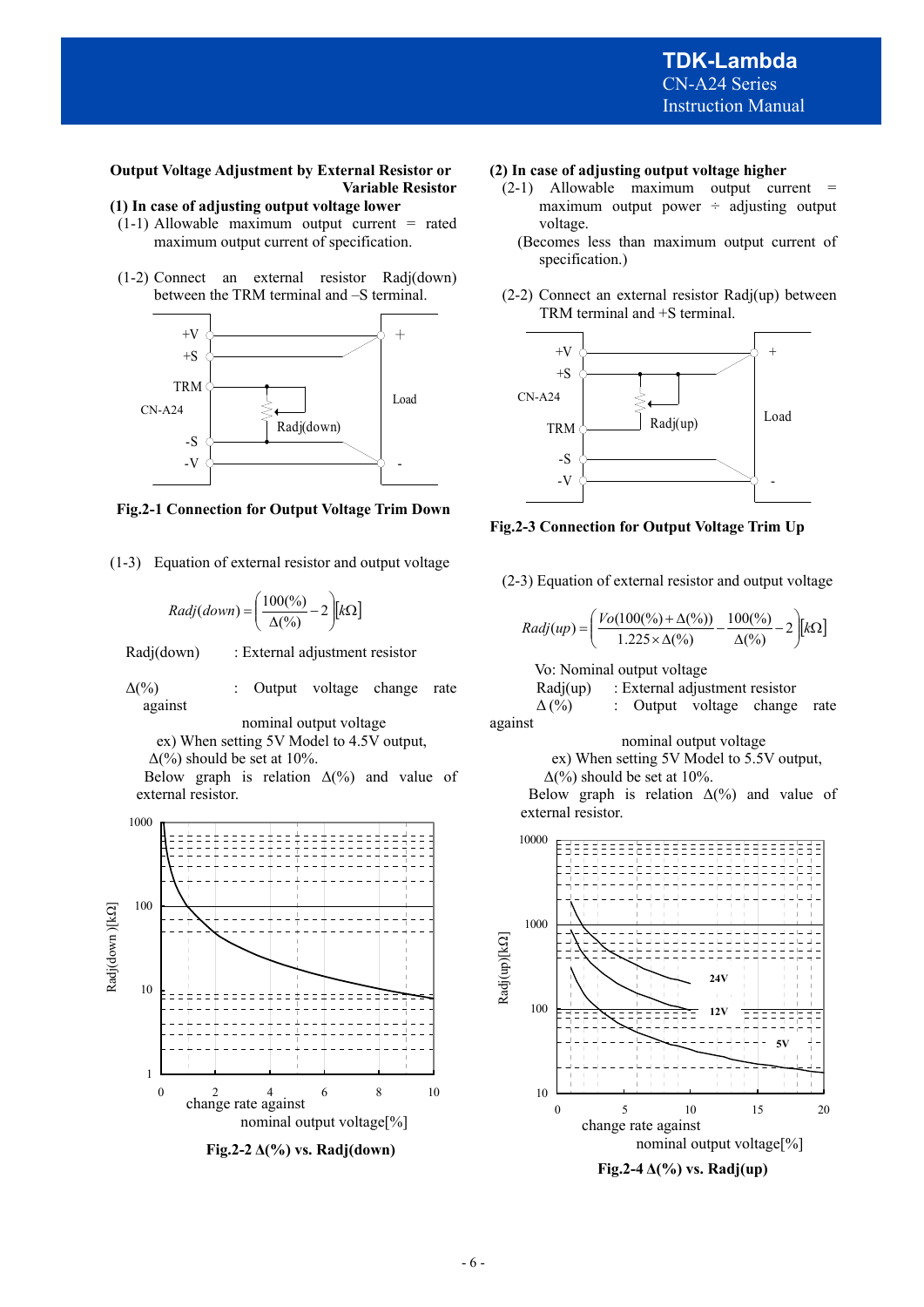#### **(3) To adjust output voltage for whole range**

Resistor values, as well as, connecting methods for external resistor (R1) and external variable resistor(VR) are described below.

| $5.6k$   $5.6k$   $5.6k$<br>R <sub>1</sub> |    |     |  |
|--------------------------------------------|----|-----|--|
|                                            |    |     |  |
| <b>VR</b><br>2k                            | 5k | 10k |  |

External resistor  $\qquad \qquad : \pm 5\%$  Tolerance External variable resistor:  $\pm 20\%$  Tolerance with end resistance below 1%

#### **Table 2-1 Values of External Resistor**



**Fig.2-5 Example of Connecting External Resistor** 

#### **Output Voltage Adjustment by applying external voltage**

By applying external voltage at the TRM terminal, output voltage can be adjusted within the same output voltage adjustment range as the output voltage adjustment by external resistor or variable resistor. In this case, output voltage can be calculated by the formula described below.



**Fig.2-6 Example of applying external voltage** 

Note :

 Please connect the amplifier so as not to interfere in internal impedance of the trim circuit when you apply the external voltage.

 For applications other than the above, refer to the TRM circuit as shown in fig.2-7 and determine external circuit and components values.



**Fig.2-7 Internal TRM Circuit (For the Reference)**

## **3. Maximum Output Ripple and Noise**

 Measured value according to the specified methods based on JEITA-9141 (Clause 7.12 and clause 7.13) which is described in the following.

 Connect according to fig.3-1 and measure. Connect capacitors (C2 : ceramic capacitor , C3 : electrolytic capacitor) at 50mm distance from the output terminals. Measure at ceramic capacitor (C2) terminals as shown in fig. 3-1 using coaxial cable with JEITA attachment. Use oscilloscope with 100MHz frequency bandwidth or equivalent.



**Fig.3-1 Measurement of Maximum Output Ripple and Noise** 

 Take note that, PCB wiring design might influence output spike noise.

 Generally, increasing capacitance value of external capacitor can reduce output ripple voltage and output spike noise.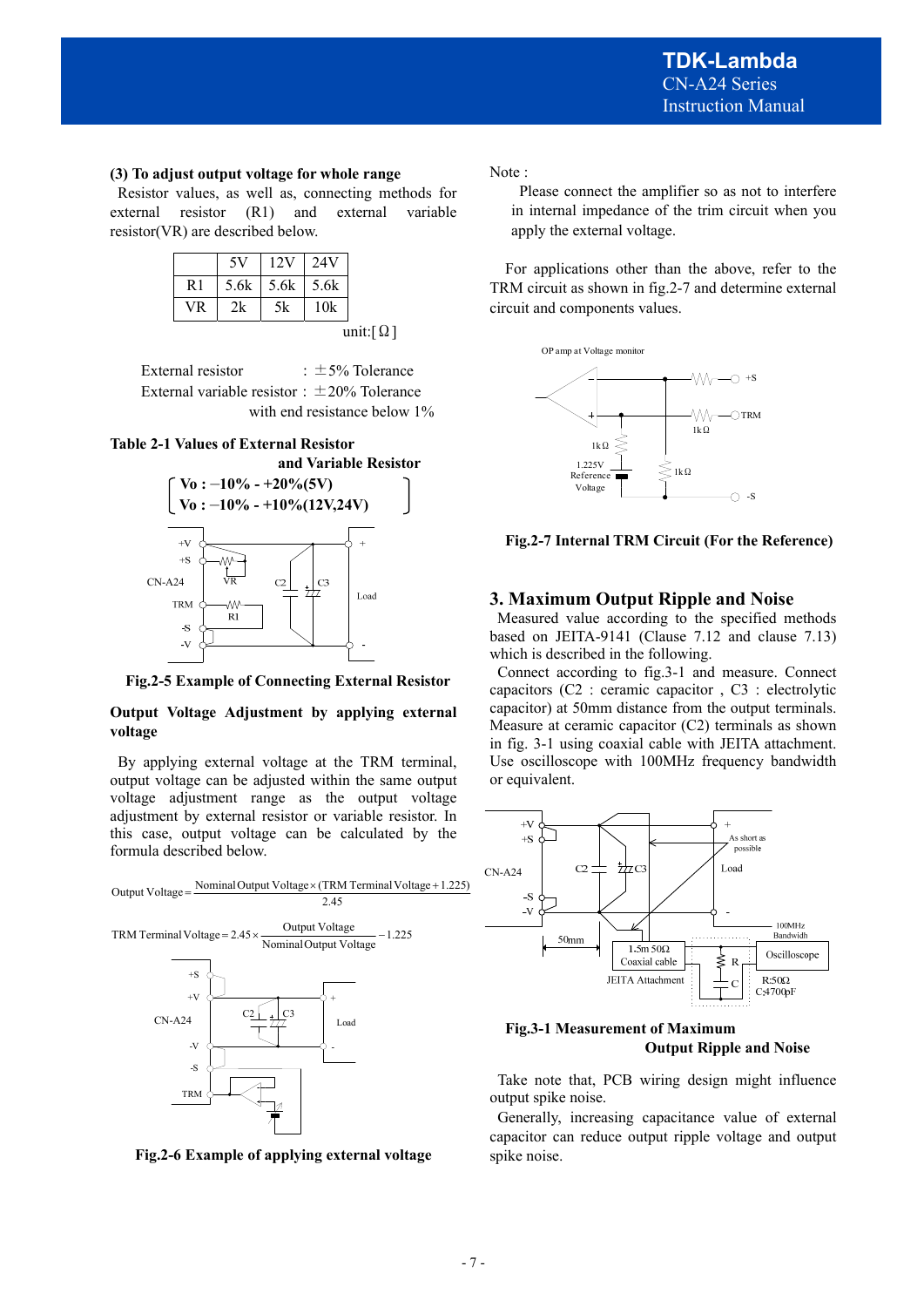#### **4. Maximum Line Regulation**

 Maximum value of output voltage change when input voltage is gradually varied (steady state) within specified input voltage range.

#### **5. Maximum Load Regulation**

 Maximum value of output voltage change when output current is gradually varied (steady state) within specified output current range.

 When using at dynamic load mode, audible noise could be heard from the power module and output voltage fluctuation might increase. A thorough preevaluation must be performed before using this power module.

## **6. Base-plate Temperature vs. Output Voltage Drift**

 Output voltage drift is defined as the rate of voltage change when only base-plate temperature is changed during operation.

#### **7. Over Current Protection (OCP)**

This power module has built-in OCP function.

When output current is in overload conditions, output voltage is reduced. Output will recover when short circuit or overload conditions are released. OCP setting value is fixed and therefore, cannot be externally adjusted.

Take note that power module might be damaged at continuous output short circuit or over load conditions depending on thermal conditions**.** 

#### **For 5V Model Only**

Take note, when output voltage is reduced below the minmum output voltage setting of the adjustment range due to output short circuit or over load conditions, output might be shut down by low voltage protection

(LVP). Output can be recovered by i) manual reset of the CNT terminal, or ii) by turning input line off and then turning it on again after the input voltage drop under the value described below.

#### **5V Model**

**OCP(shut down) release input voltage value**  : 10VDC or lower

## **8. Over Voltage Protection (OVP)**

This power module has built-in OVP function.

OVP set point is relative to the rated output voltage value. When output voltage exceed OVP set point, output voltage shut down. OVP setting value is fixed and therefore, cannot be externally adjusted.

When OVP is triggered, output can be recovered by i) manual reset of the CNT terminal, or ii) by turning input line off and then turning it on again after the input voltage drop under the value described below.

#### **OVP reset input voltage value : 10VDC and below**

 Verifying OVP function shall be done by increasing output voltage with external resistor. For verifying OVP function, avoid applying external voltage to output terminal because this will cause power module damage.

#### **9. Over Temperature Protection (OTP)**

 This power module has built-in OTP function. This function operates and shuts down the output when ambient temperature or internal temperature of power module abnormally rises. OTP operates at 105℃ to 120℃ base-plate temperature.

 OTP can be released when base-plate temperature drops down approximately to within 80℃ to 95℃. However, take note that OTP will operate again unless the cause of abnormal heat of the power module is eliminated.

#### **10. Remote Sensing (+S,** –**S terminal)**

Remote sensing terminal is provided to compensate for voltage drop across the wirings from the power module output terminal to the load input terminal.

When remote sensing function is not used (local sensing), short  $+S$  terminal to  $+V$  terminal and,  $-S$ terminal to –V terminal.

When using remote sensing function, output power of power module should be within maximum output power. Also, use within maximum output adjustable voltage at output terminal.

When wire is long, Power Supply operation might be unstable due to noise. Moreover, please do enough prior evaluation for remote sensing function by using shielded wire, twist pair, or parallel pattern.



**Fig.10-1 Remote Sensing is used** 

Output Voltage is stabilized at Module Output Terminal.



**Fig.10-2 Remote Sensing is not used (Local Sensing)**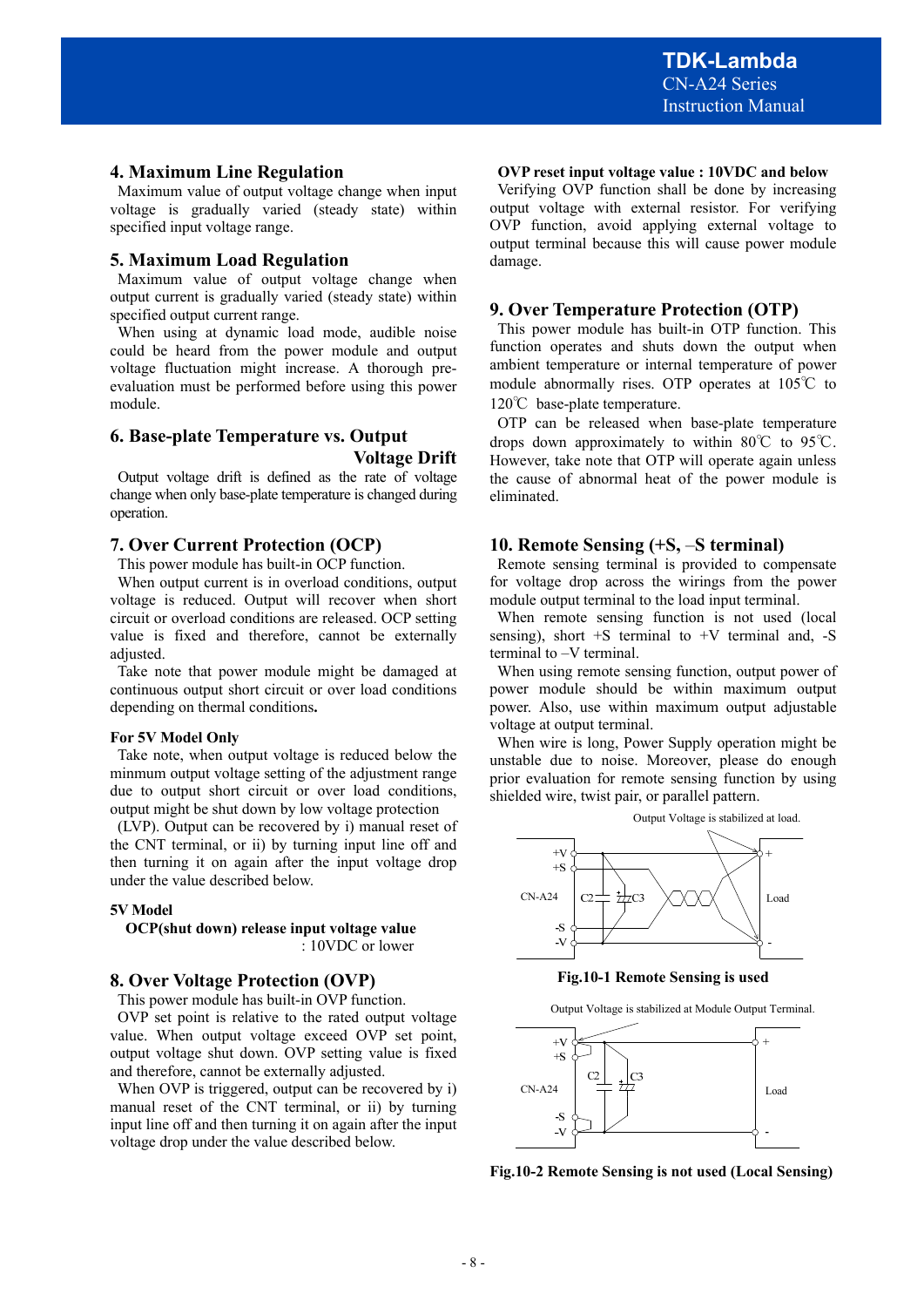## **11. ON/OFF Control (CNT terminal)**

 Without turning the input supply on and off, the output can be enabled and disabled using this function. This function also can be used for output sequence of plural power modules.

 ON/OFF control circuit is on the primary side (the input side). For secondary control, isolation can be achieved through the use of an photo-coupler or relay.

| CNT Terminal Level to -Vin Terminal      | Output Status |  |
|------------------------------------------|---------------|--|
| H Level ( $4V \leq H \leq 35V$ ) or Open | OEE           |  |
| L Level ( $0V \le L \le 0.8V$ ) or Short | ΩN            |  |



Notes

- 1. When ON/OFF control function is not used, CNT terminal should be shorted to –Vin terminal.
- 2. When using long wiring, for prevention of noise, attach about 0.1uF capacitor between CNT terminal and –Vin terminal.
- 3. At L level, source current from CNT terminal to –Vin terminal is 0.4mA‐0.5mA.
- 4. The maximum CNT terminal voltage is 35V.

#### **(1) Output ON/OFF control**



**Fig.11-1 CNT Connection (1)**

**(2) Secondary (output side) control** 



**Fig.11-2 CNT Connection (2)** 

## **12. Redundant Operation**

 Redundant Operation is possible for loads that are within the maximum one power of module. When one module is shutdown by the power failure etc., another one can continue to provide power.



#### **Fig.12-1 Redundant Operation Connection**

Note :

## **13. Parallel Operation**

Parallel Operation cannot be used.

### **14. Series Operation**

 Series operation is possible for CN-A24 series. Connections shown in fig. 14-1 and fig. 14-2 are possible.



**Fig.14-1 Series Operation for High Output Voltage** 



**Fig.14-2** ±**Output Series Operation** 

In redundant operation, the remote sensing cannot be done.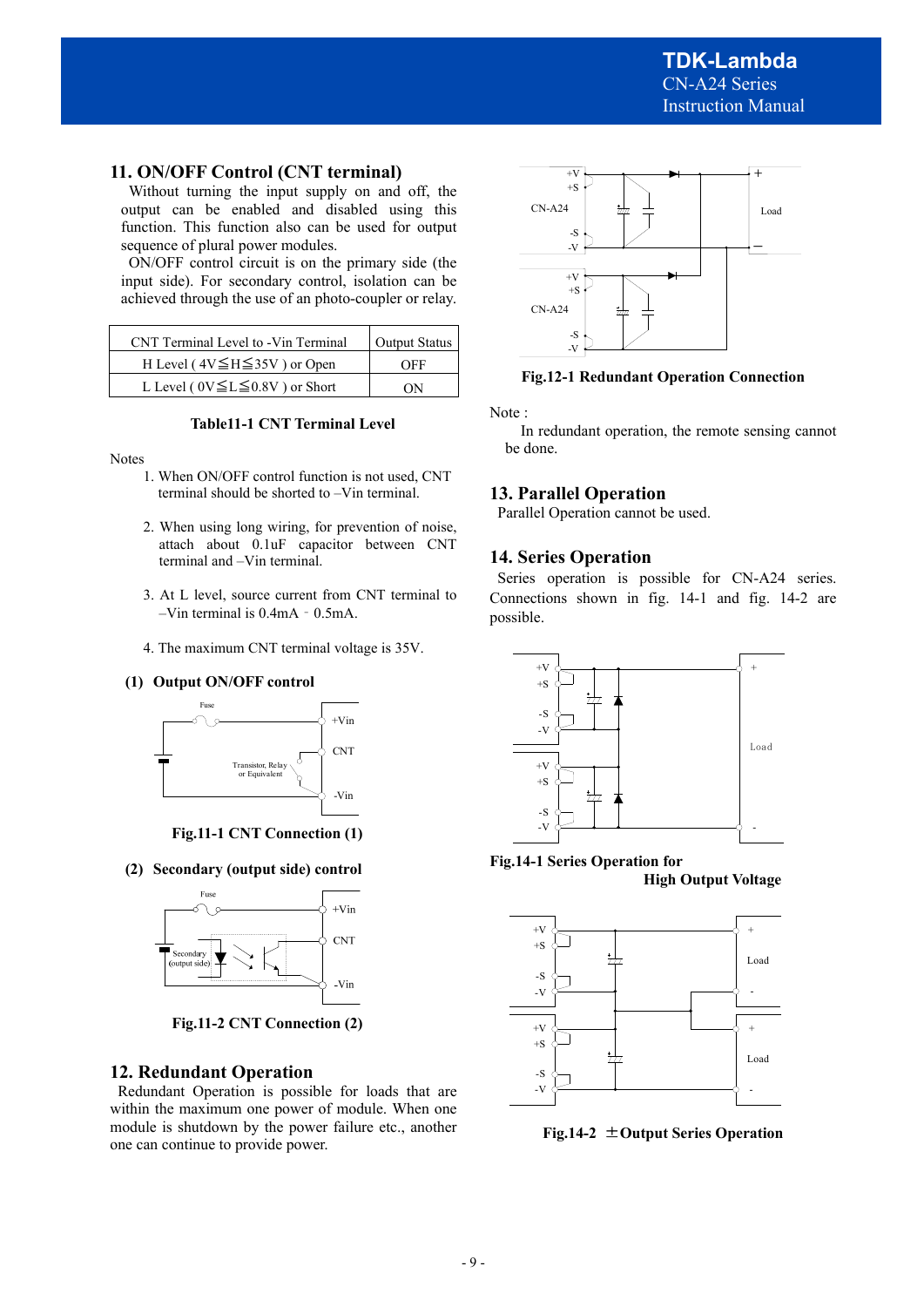## **15. Operating Ambient Temperature**

 There is no restriction on mounting direction but there should be enough consideration for airflow so that heat does not accumulate around the power module vicinity.

 Determine external components configuration and mounting direction on PCB such that air could flow through the heatsink at forced cooling and conduction cooling.

 By maintaining actual ambient temperature below 85 °C and base-plate temperature below 100 °C, operation is possible. For details on thermal design, refer to Application Notes "Thermal Design".

#### Note :

Maximum base-plate temperature is 100℃. For worst case operating condition, verify base-plate temperature at measurement point indicated in fig. 15-1. Furthermore, for ambient temperature, measure at the side of power supply within 10mm, and use below 85℃.



nent Point of Base-plate Temperature

**Fig.15-1 Measurement Point of Base-plate Temperature** 



**Fig.15-2 Derating Curve** 

 To further improve reliability, it is recommended to use this module with ambient temperature and baseplate temperature derating.

## **16. Operating Ambient Humidity**

 Take note that moisture could lead to power module abnormal operation or damage.

## **17. Storage Ambient Temperature**

 Take note that sudden temperature changes can cause condensation buildup, and other harmful affects to each terminal solder.

### **18. Storage Ambient Humidity**

 Take enough care when storing the power module because rust which causes poor solderability would form in each terminal when stored in high temperature, high humidity environment.

## **19. Cooling Method**

 Operating temperature range is specified by the baseplate temperature. Therefore, several methods of heat dissipation are possible.

 For details on thermal design, refer to Application Notes "Thermal Design".

## **20. Withstand Voltage**

 This power module is designed to have a withstand voltage of 3kVAC between input and output, 2kVAC between input and base-plate and 500VAC between output and base-plate for 1 minute. When conducting withstand voltage test during incoming inspection, set the current limit value of the withstand voltage testing equipment to 20mA.

 Furthermore, avoid throw in or shut off of the testing equipment when applying or when shutting down the test voltage. Instead, gradually increase or decrease the applied voltage. Take note especially not to use the timer of the test equipment because when the timer switches the applied voltage off, impulse voltage which has several times the magnitude of the applied voltage is generated causing damage to the power module.

Connect the terminals as shown in the diagram below.



**Fig.20-1 Withstand Voltage Test for Input – Output**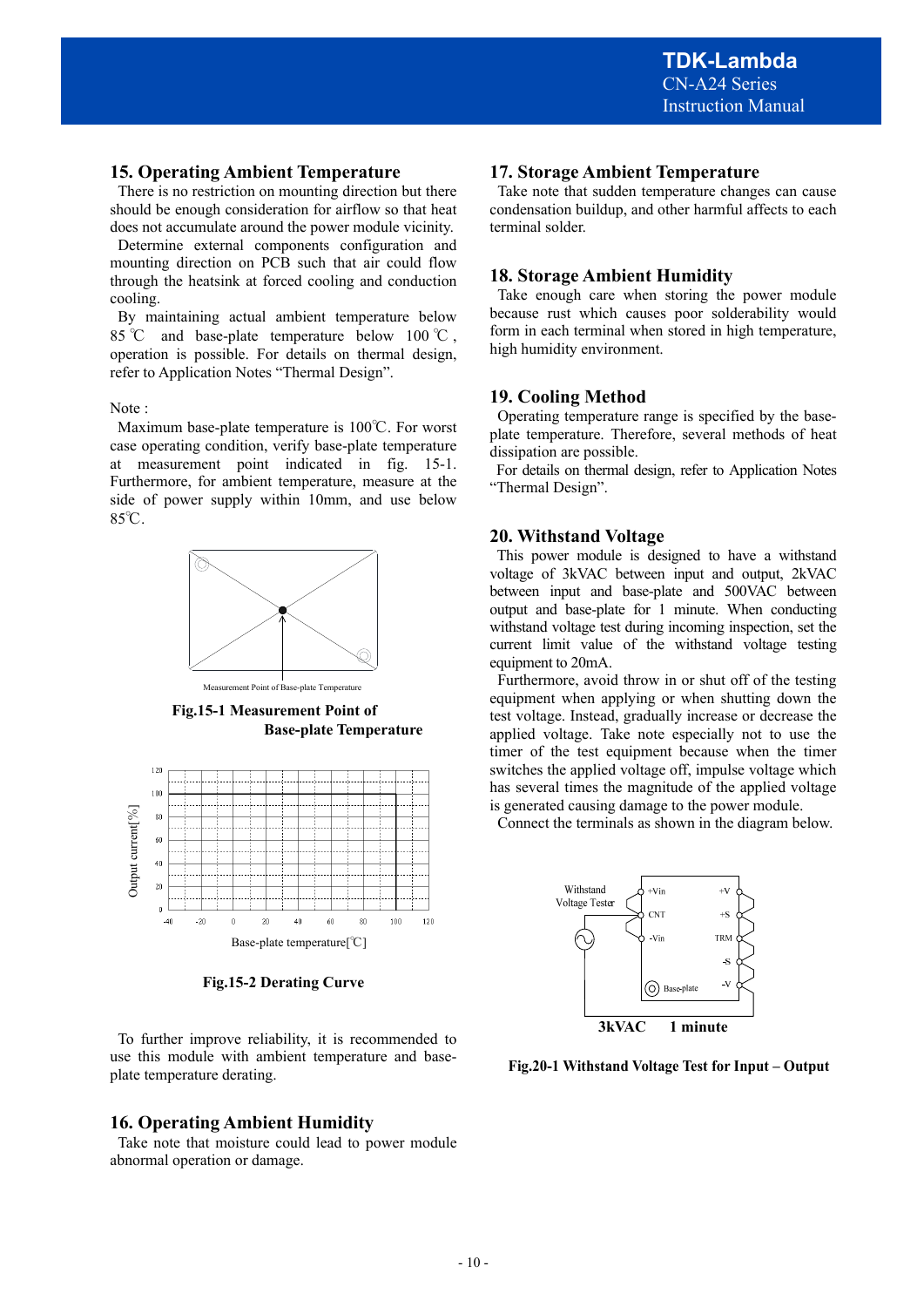

**2kVAC 1 minute** 

**Fig.20-2 Withstand Voltage Test for Input – Baseplate** 



**500VAC 1 minute** 

#### **Fig.20-3 Withstand Voltage Test for Output – Baseplate**

#### **Withstand Voltage Testing with External Application**

 The above Withstand Voltage Testing specification applies only to power module as stand–alone unit. Please take note of the following points when Withstand Voltage Testing is performed with attached external application.

 For applications that require capacitor connections between input – FG and output – FG as shown in Fig. 20- 4, set capacitor ratio of input – FG capacitor (C4, C5) and output – FG capacitor (C6, C7) as described below, in order to satisfy 3kVAC Withstand Voltage Testing for input – output.

> **Capacitor ratio of Input – FG (C4, C5) and Output – FG (C6, C7) C4, C5 : C6, C7 = 1 : 1.3 – 1.5**



Fig.20-4 Example of connecting external application

## **21. Isolation Resistance**

Use DC isolation tester (MAX 500V) between output and base-plate. Isolation resistance value is  $100M\Omega$  and above at 500VDC applied voltage. Make sure that during testing, the isolation testers do not generate a high pulse when the applied voltage is varied.

Ensure that the tester is fully discharged after the test.



**Over 100M**Ω **at 500VDC** 

**Fig.21-1 Isolation Resistance Test** 

## **22. Vibration**

 Vibration of power module is defined when mounted on printed circuit board.

For details, refer to "Mounting Method".

## **23. Shock**

 Withstand shock value is defined to be the value at TDK -Lambda shipment and packaging conditions, or when mounted on printed circuit board.

When mounting on printed circuit board, refer to "Mounting Method".

## **24. CE MARKING/UKCA MARKING**

#### CE MARKING

 CE Marking, when applied to a product or packing material for a product covered by this handbook, indicates compliance with the Low Voltage Directive and RoHS Directive.

#### UKCA MARKING

 UKCA Marking, when applied to a product or packing material for a product covered by this handbook, indicates compliance with the Electrical Equipment (Safety) Regulations and Restriction of the Use of Certain Hazardous Substances in Electrical & Electronic Equipment Regulations.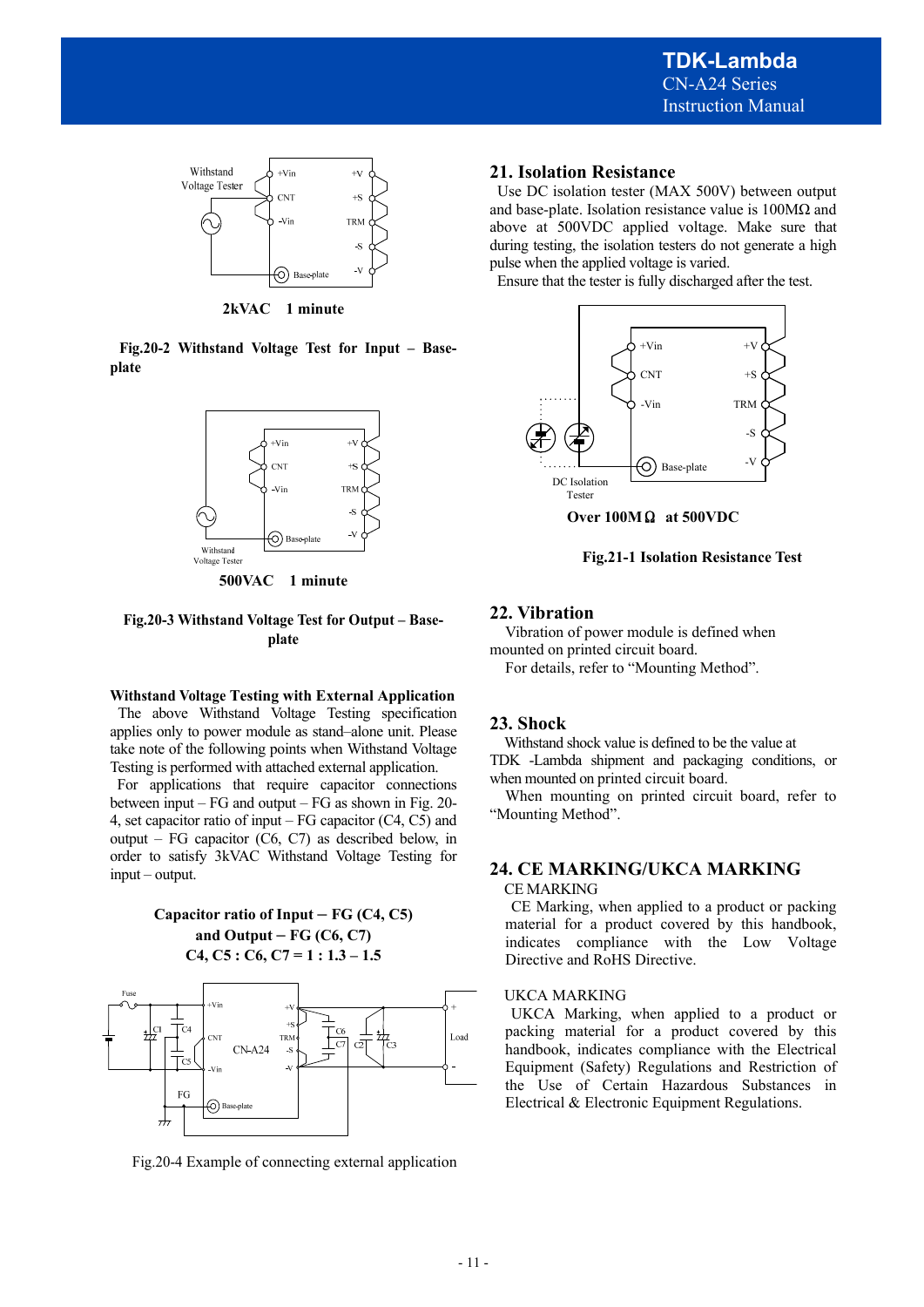## ■ **Installation**

## **1. Mounting Method**

 By the following instruction shown in Fig.1-1, mount power module onto printed circuit board.



**Fig.1-1 Mounting Method** 

### **(1) Method to Fixing on Printed Circuit Board**

To fix a power module onto printed circuit board, use M3 screws and mount it to the M3 threaded holes of the power module. Recommended torque is 0.54N∙m.

## **(2) Mounting Holes**

Mounting holes of the power module are connected to base-plate. Connect base-plate to FG (Frame Ground) by using this mounting holes.

## **(3) Mounting Holes on Printed Circuit Board**

 Refer to the following sizes when determining diameter of hole and land diameter of printed circuit board.

Input / Signal terminals ( $\phi$  1.0 mm)

| Hole diameter                     | : $\phi$ 1.5 mm            |
|-----------------------------------|----------------------------|
| Land diameter                     | : $\phi$ 2.5 mm            |
|                                   |                            |
| Output terminals ( $\phi$ 1.5 mm) |                            |
| Hole diameter                     | $\div$ $\phi$ 2.0 mm       |
| Land diameter                     | : $\phi$ 3.5 mm            |
| Mounting Holes (FG)               |                            |
|                                   |                            |
| Hole diameter                     | $\therefore$ $\phi$ 3.5 mm |
| Land diameter                     | $\pm \phi$ 7.0 mm          |

 For position of the holes, see outline drawing of the power module.

## **(4) Recommended Material of PCB**

 Recommended materials of the printed circuit board is double sided glass epoxy with through holes. (thickness t:1.6mm, copper  $35 \mu$  m).

## **(5) Input / Output Pattern Width**

 Large current flows through input and output pattern. If pattern width is too narrow, heat on pattern will increase because of voltage drop of pattern. Relationship between allowable current and pattern width varies depending on materials of printed circuit board, thickness of conductor. It is definitely necessary to confirm on manufacturers of printed circuit board for designing pattern.

## **(6) Method of Connecting Terminals**

Connect  $+V$ in,  $-V$ in,  $+V$ ,  $-V$  with consideration of contacting resistance.

## **2. Heatsink Installation Method**

## **(1) Method of Fixing Heatsink**

 To fix the heatsink onto power module, use M3 screws and mount it to the M3 threaded holes (2 places) at the base-plate side. Recommended torque is 0.54 N∙m.

 Use silicone grease or thermal conductive sheet in between heatsink and base-plate to minimize the contact thermal resistance and to enhance the heat conductivity.

 Also use the no-warped heatsink and make sure good contact between base-plate and heatsink.

## **(2) Mounting Hole of Heatsink**

 Recommended mounting hole is as follows. φ3.5 Non-threaded hole

## **3. Regarding Vibration**

 The vibration specification of the module is determined assuming that only the power module is mounted on printed circuit board. To prevent excessive force to the module and the printed circuit board, fix the heatsink to the chassis as well as to the module when a large size of heatsink is used.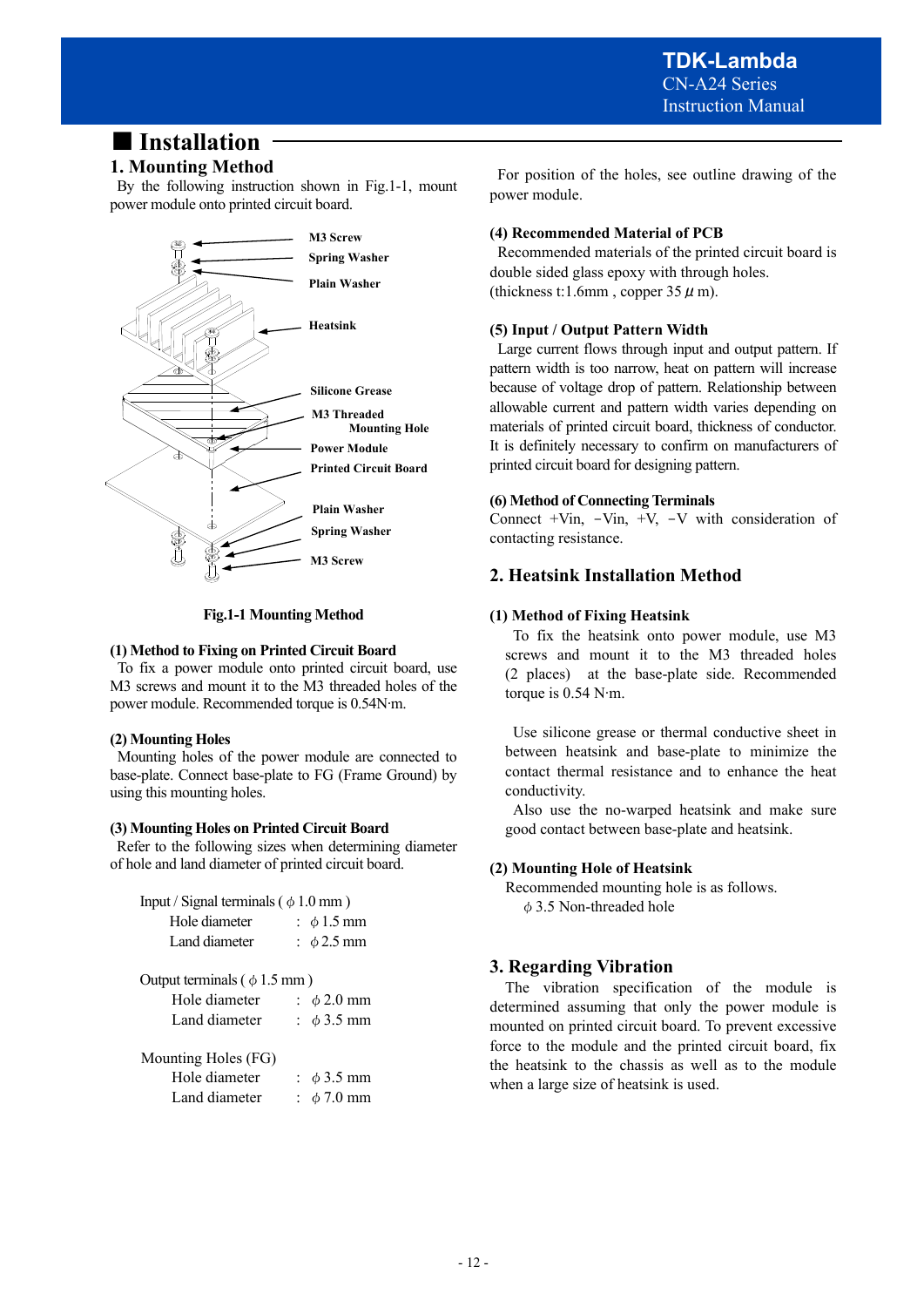## **4. Recommended Soldering Condition**

Recommended soldering conditions are as follows.

### **(1) Soldering dip**

Dip condition : 260°C within 10 seconds Pre-heat condition : 110ºC for 30 - 40 seconds

## **(2) Soldering iron**

350ºC within 3 seconds

Note :

Soldering time changes according to heat capacity of soldering iron, pattern on printed circuit board, etc. Please confirm actual performance.

## **5. Recommended Cleaning Condition**

 Recommended cleaning condition after soldering is as follows.

#### **(1) Cleaning solvent**

IPA (isopropyl alcohol )

#### **(2) Cleaning Procedure**

Use brush and dry the solvent completely.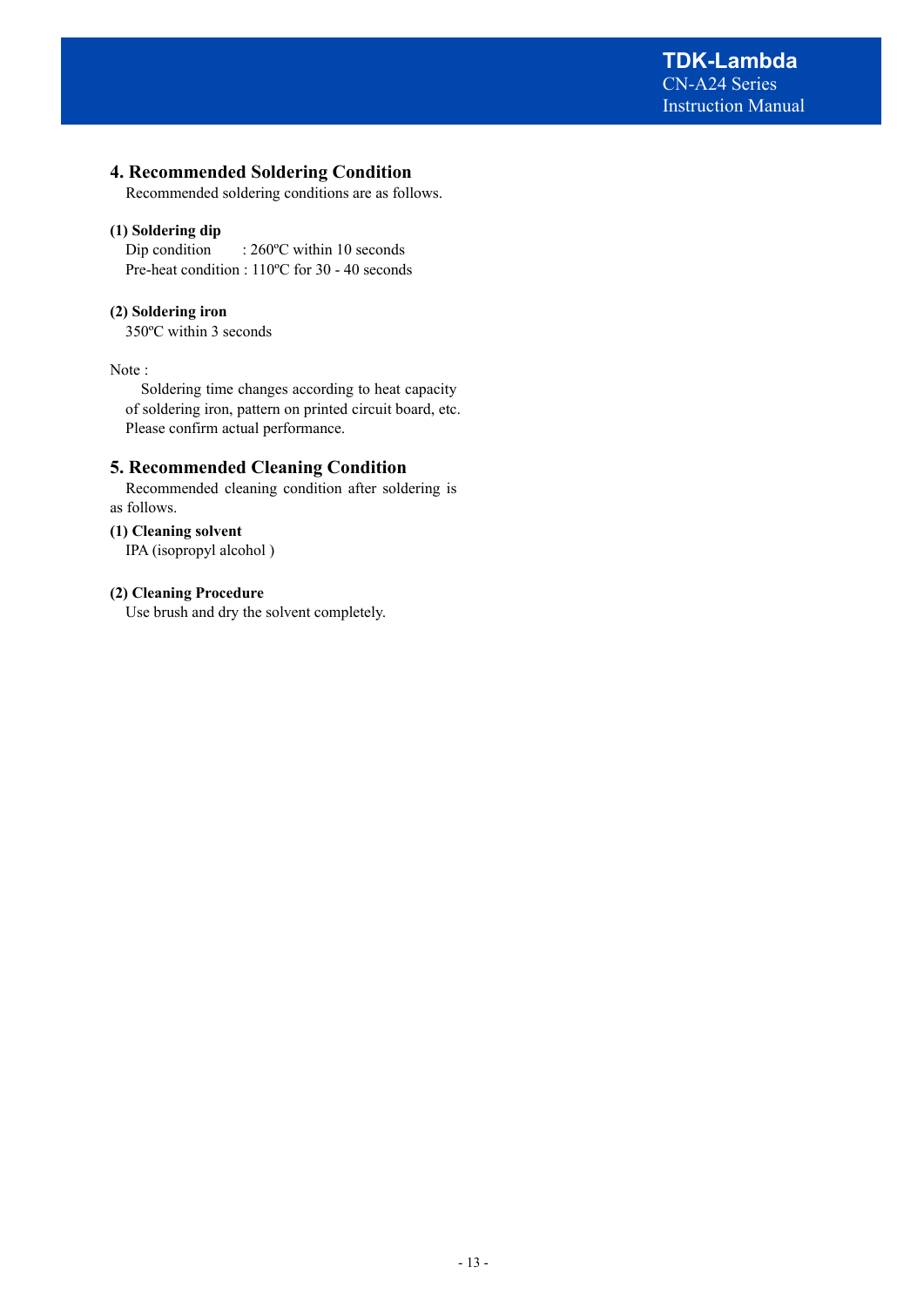## ■ **Before concluding power module damage**

Verify following items before concluding power module damage.

- 1) No output voltage
- ・Is specified input voltage applied?
- ・Are the ON/OFF control terminal (CNT), remote sensing terminal (+S, **–**S), output voltage trimming terminal (TRM) correctly connected?
- ・For cases where output voltage adjustment is used, is the resistor or variable resistor setting, connections correctly done?
- ・Are there no abnormalities in the output load used?
- ・Is the base-plate temperature within the specified temperature range?
- 2) Output voltage is high
- ・Are the remote sensing terminals (+S, **–**S) correctly connected?
- ・Is the measurement done at the sensing points?
- ・For cases where output voltage adjustment is used, is the resistor or volume setting, connections correctly done?
- 3) Output voltage is low
- ・Is specified input voltage applied?
- ・Are the remote sensing terminals (+S, **–**S) correctly connected?
- ・Is the measurement done at the sensing points?
- ・For cases where output voltage adjustment is used, is the resistor or variable resistor setting, connections correctly done?
- ・Are there no abnormalities in the output load used?
- 4) Load regulation and line regulation is large
- ・Is specified input voltage applied?
- ・Are the input terminals and the output terminals firmly connected?
- ・Is the measurement done at the sensing points?
- ・Is the input or output wire too thin?

5) Output ripple voltage is large

- ・Is the measuring method used the same or equivalent with the specified method in the "3. Maximum Output Ripple and Noise"?
- ・Is the input ripple voltage value within the specified value?